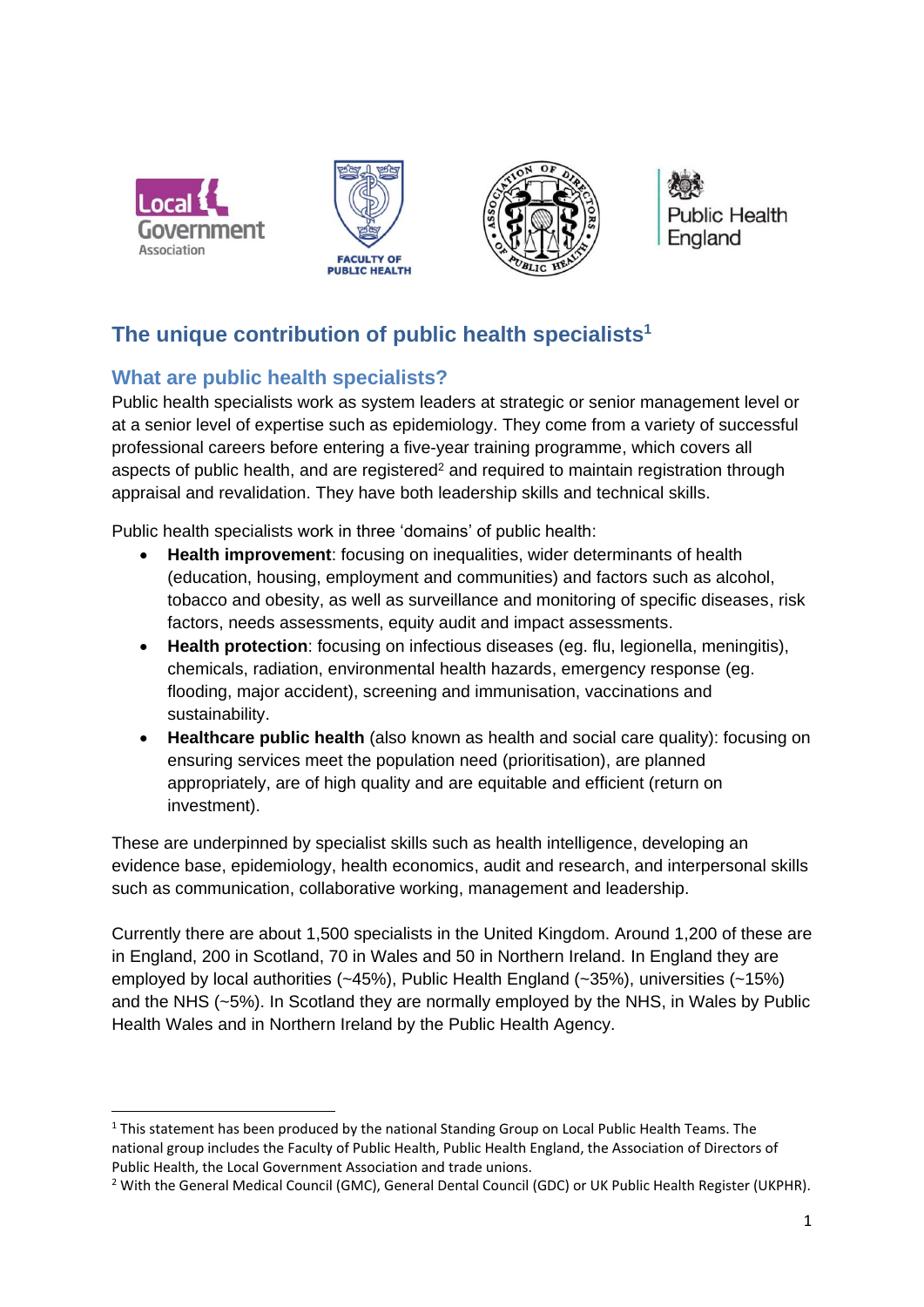Public health specialists change employers during their career and may specialise in one or more areas. However, they all remain capable of working in any domain if needed – for example, responding to a flu pandemic.

There are a small number of statutory roles requiring a specialist, including director of public health (DPH) and in some areas of health protection.

#### **What is their unique contribution?**

The combination of leadership and managerial skills together with high level of technical skills and knowledge gives them a unique skill set essential for improving the health and wellbeing of populations. They can:

- Interpret complex information from a wide range of sources and present to a wide range of audiences.
- Ensure decisions are based on best evidence available (research, intelligence), as well as a full range of views and perspectives (community, political, expert).
- Provide resilience: they can cover any current public health problem and move quickly to deal with new threats to health.
- Work as system leaders across organisations they have existing networks to draw on for expertise and have the credibility and are trained to develop new networks as needed.
- Work effectively with the NHS including clinical staff such as doctors and nurses understanding the context and language of both healthcare and social care.
- Provide teaching and training to the public health workforce particularly specialists in training who are the DPH pipeline.
- Deputise for DPHs: they are the DPHs of the future.
- Shape and drive action and interventions that improve and protect the public's health.

Within the core public health team, public health specialists have an extensive role across the whole spectrum of protection and prevention. These include promotion of health and wellbeing and addressing inequalities within the population as part of the wider determinants-of-health agenda. Specialists also have knowledge and experience of a range of health-protection issues such as infectious disease outbreaks and emergency preparedness.

#### **What roles can be done by others?**

Specialists are much more effective when supported by colleagues who make their own distinctive contribution to improving and protecting the public's health. For example:

- Health protection specialists work effectively with environmental health officers, microbiologists and others.
- Staff who are skilled at data collection and analysis allow the specialist to focus on interpretation and decision-making.
- Staff who are experienced at procuring and contracting allow the specialist to focus on strategic commissioning.